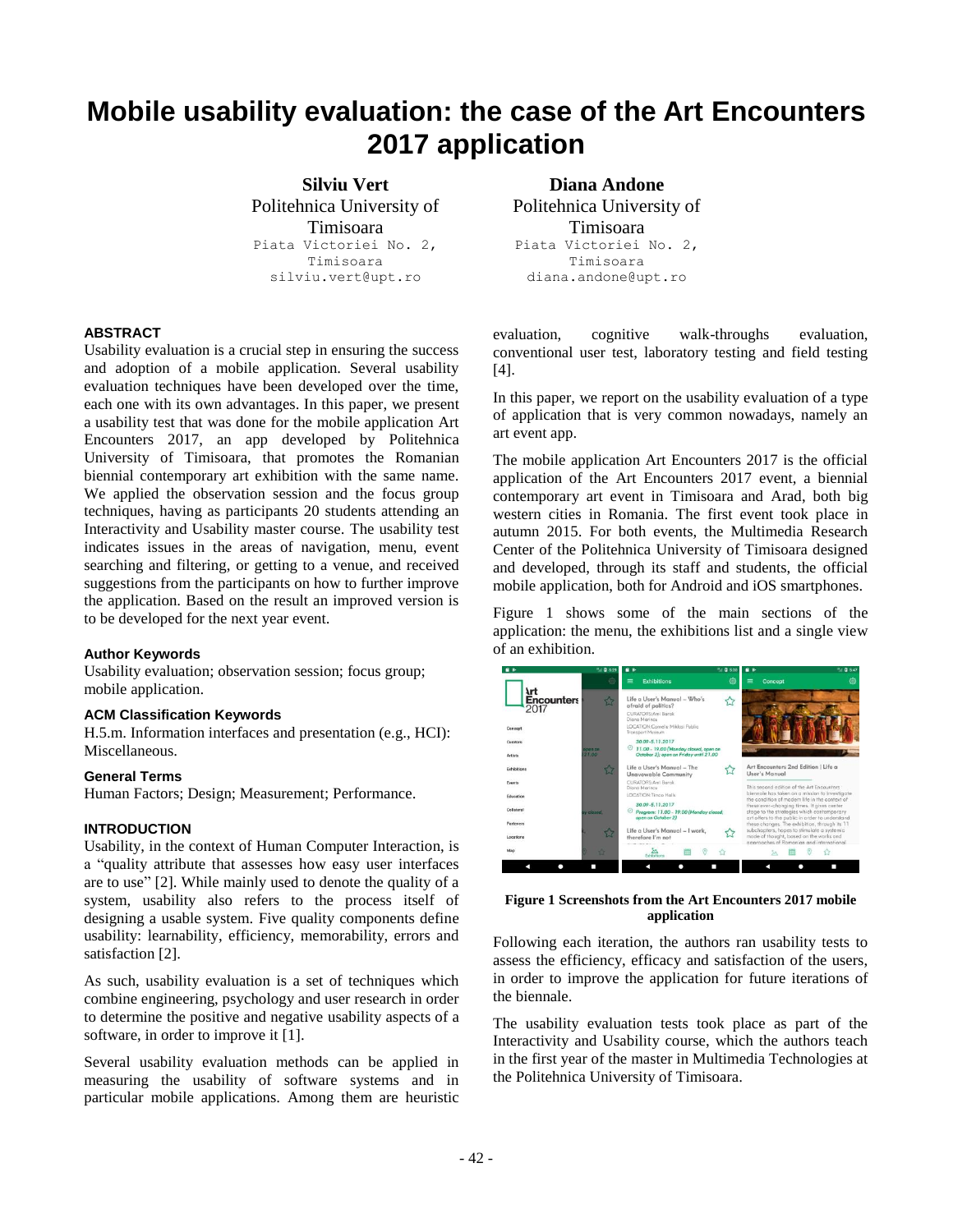The current paper describes the methodology, the results and the conclusions of the usability evaluation of the Art Encounters 2017 application.

## **METHODOLOGY**

Overall, 20 students in the first year of the master in Multimedia Technologies participated in this study. They are considered expert users, since their bachelor and master studies are in an engineering field, and they are aged 22-24, 55% of them being male and 45% being female. They have never used the Art Encounters application before, with the exception of three students who installed and opened it only once or twice. However, almost half of the students have heard something before about the event itself.

The usability test consisted of two evaluation techniques: observation sessions and a focus group. In the observation sessions, 11 students were actually participants, while 1 was the facilitator and 5 were observers. The actual participants were selected considering the following criteria: a) they have never used the app before and b) they own in equilibrate proportions Android and iOS smartphones. The focus group took place with 17 students as actual participants, while 1 acted as facilitator and 2 were observers.

The usability evaluation took place in the faculty, in a room with 40 places, equipped with projector, video recording equipment, microphones, chairs and desks.

# **The User Observation Sessions**

For the observation sessions, the authors prepared in advance the required materials for proper usability testing: video recording and confidentiality agreement, prequestionnaire, postquestionnaire, list of participant tasks, facilitator guideline, observer guideline, tables for registering participant comments, participant notes, times, steps and errors sheets.

The list of tasks consisted in 11 individual tasks that required the participant to:

- 1. Find the exhibition entitled "Avangarda istorică și arta ping-pong-ului" with information in Romanian and save it as an exhibition that you wish to visit later
- 2.Identify the location where the exhibition entitled "Avangarda istorică și arta ping-pong-ului" and how you can visit it
- 3. Search for other events that are happening in the same location with the exhibition entitled "Avangarda istorică și arta ping-pong-ului"
- 4. Find a cultural event that took place on Sunday, October 8, 2017
- 5. Find the closest Art Encounters space to the building that you are in right now
- 6. Post a message on Twitter or Facebook, from within the application, about the artist Dan Perjovschi that participates in the biennale.
- 7.Identify the year of birth for one of the curators of Art Encounters 2017.
- 8.Identify in the application an education event for kids
- 9. Find out how you can reach with the bike (VeloTM) the events that take place in the biennale.
- 10. Point out in the application the names and the details of the institution that organized Art Encounters 2017.
- 11. Change the language of the application so that you can read the content in English.

Each one of the participants was handed 2 or 3 tasks, in a balanced manner, in order not to keep the sessions too long, as the course had allocated 3 hours for performing the evaluation.

The participants activity on the smartphones was recorded with a mirrorless Panasonic Lumix GH4 video camera placed at an appropriate height above the desk, so that it would not hinder the participant. The recording was projected in real-time on a wall, behind the user, so the observers could follow the participants' activity on the smartphone. Another video camera, this time a DSLR Canon 6D, paired with a Sennheiser microphone, recorded the mimics of the participant face and what they said during the process. The facilitator kept encouraging the participant to think out loud whenever possible. Both recordings were later correlated with the observers' notes.

[Figure 2](#page-1-0) shows how an observation session looked like.



**Figure 2 Setup of the observation session**

<span id="page-1-0"></span>The prequestionnaire consisted of 3 parts: demographic questions (age, gender, employment, field of activity, education), general IT knowledge (how often do they use the internet, what types of apps do they use most often) and particular questions (if and how frequently they used apps for cultural events, what apps and other comments).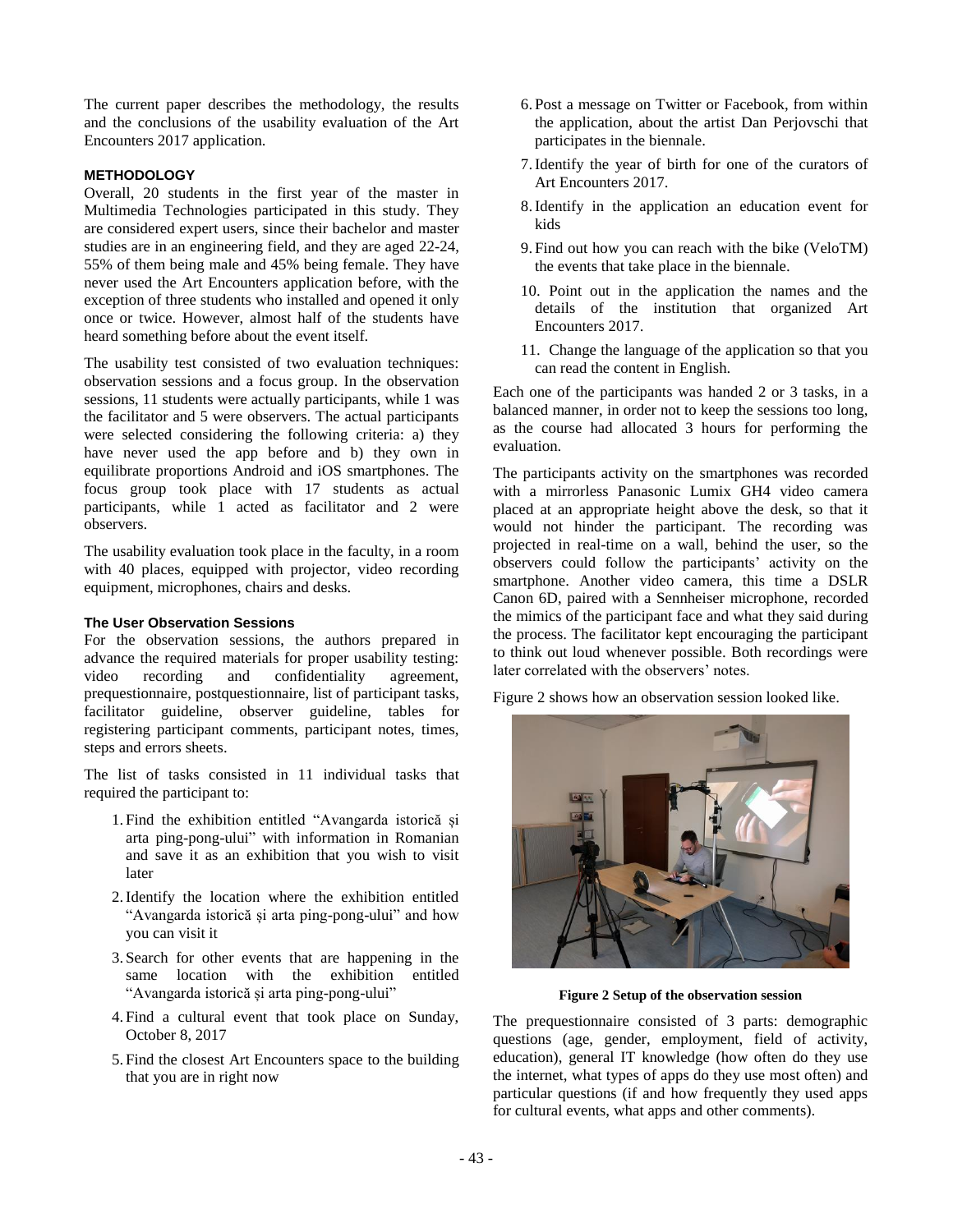The postquestionnaire consisted in general satisfaction questions about the activity in the app and questions about what the users liked most and what they would change in future versions of the app.

In short, an observation session developed like this:

- 1. User enters the usability lab and is greeted by the facilitator. The latter briefly explains to the user all about the session.
- 2.The participant signs a video recording consent and a non-disclosure agreement. They then fill in the prequestionnaire.
- 3.The facilitator hands them each task, one by one, and encourages the participant to think aloud.
- 4. During each task, the observers fill in the sheets with measurements and notes.
- 5. At the end of the task list, the participant fills in the postquestionnaire.
- 6. Finally, they have a short dialogue with the facilitator, communicating some last thoughts. Typically, the facilitator thanks them and walks them outside. In our case, the students that already completed the tasks remained inside, so they can watch from "behind the scenes" how the entire process develops.

## **The Focus Group Session**

After the observation sessions, the whole group of students remained in the usability lab and formed a focus group. One student acted as the facilitator and two students acted as observers of the group, putting down on paper every piece of feedback that the participants gave. The focus group was recorded entirely, to be compared and correlated later with the observers' notes.

[Figure 3](#page-2-0) shows the setup of the focus group session.



**Figure 3 Setup of the focus group session**

<span id="page-2-0"></span>The focus group questions were prepared in advance by the authors, and consisted of questions regarding what the participant thought about the design, the menus or the navigation, about what they liked and what they did not like and would change (and why), about how the menu items were distributed between the main menu at the bottom of

the app and the expandable side navigation menu, about what other facilities the app should offer (like notifications, suggestions, marketing messages) and about the usage of the application versus the website. The focus group ended with a question requesting the participants to give the app a general mark from 1 to 10, the latter being the best.

## **RESULTS AND DISCUSSION**

The results of the usability evaluation are both quantitative (such as times, steps, errors) and qualitative (postquestionnaire, participant comments, observer notes, focus group feedback). By correlating the time/steps/errors sheets with the observer notes, we noticed that 6 out of the 11 tasks have been completed successfully by all participants, while 3 tasks could not be completed by iPhone users, due to software errors. In general, the tasks that raised the most problems were related to getting to the location of a certain exhibition. One comment was characteristic of this issue: "I found the location but I don't think I am able to find out how to get there."

The postquestionnaire and the focus group comments revealed the most informative data. When asked to grade the application from various points of view, immediately after finishing the testing, the participants marked the intuitivity of the app with 3.2 points out of 5, the ease of working in the app with 3.6 points out of 5, the ease of navigation with the menus with 3.3 points out of 5 and the level of satisfaction at the end of the testing with 3.6 points out of 5.

Most positive remarks were related with the overall design of the application: content formatting, fonts and colors. Most negative remarks were related to the information architecture and the navigation.

Some participants found the existence of two menus, the main one, always visible at the bottom of the screen, and the expandable side navigation one, hidden on the left, to be confusing ("I'm baffled by the menu", said one participant), and would rather opt only for the latter one. In addition, because the app start page is now actually the exhibitions page, they mentioned the need for a start page that briefly informs the user what the app is about. The authors think that this might be a test-induced bias, since none of the participants knew about the app before, while real users would download the app on purpose.

One major issue reported by the participants was the lack of a search bar for the exhibitions, which forced them to scroll a lot up and down to find the required information. The feeling of overload was strengthened by the content being too overcrowded in some areas of the app.

Some situations were perceived as errors or were real errors and created confusion or frustration, such as the fact that, when selecting the artist of an exhibition, the app navigated the user to the entire list of artists, or that the events were not loading on the iPhones.